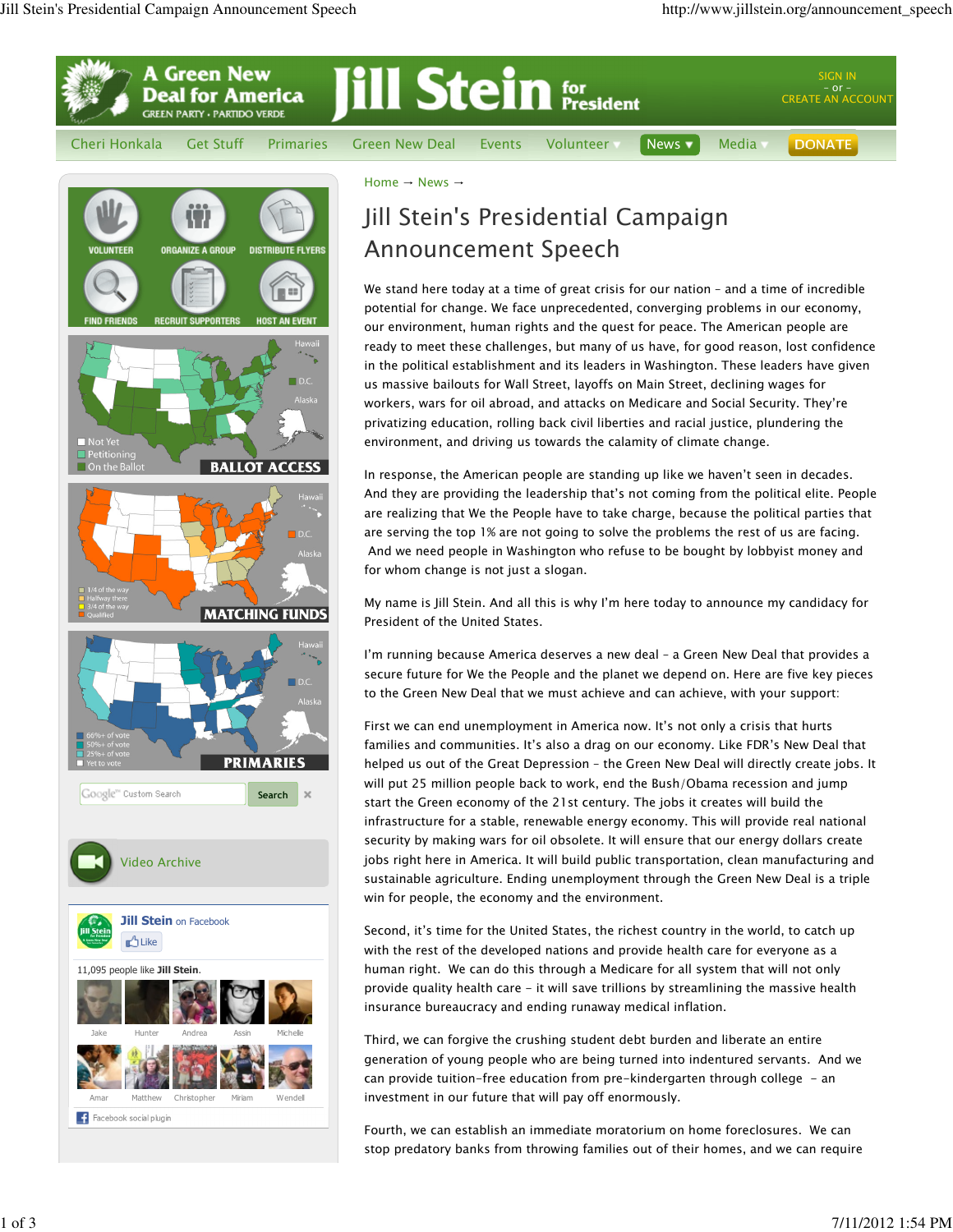

follow my campaign and @gpus this week during the convention! 8 hours ago · reply · retweet · favorite

jillstein2012 Inspired by the work of @IL\_Greens and #Greens from across the nation in securing ballot access in #IL bit.ly/NkEf7N @gpus #p2 #ows retweet · favorite

Subscribe with RSS

these banks to adjust outstanding balances to reflect current market value. The banks – not just homeowners – need to share the impact of the banks' own fraud and abuse that started the foreclosure crisis in the first place.

Fifth, we can bring the troops – including the private security contractors - safely home now from Iraq and Afghanistan. That allows us to redirect the trillions of dollars being spent on needless wars and the bloated military back into urgent human needs here at home.

By entering into the Presidential dialogue, we will force real issues into the debate, and build the movement for all the critical solutions that the Wall Street politicians are trying to keep off the table. We'll give people a choice and a voice in this election and enable them to go to the polls and vote to take their government back – and get it working for We the People again.

I'd like to say a few words as a mother and a doctor, because it's from that perspective that I first became involved in the political process about 20 years ago. And it's that perspective that keeps me in it.

As a doctor, I saw that our broken health care system was desperately failing the people who need it. As a mother, I was especially concerned about the new disease epidemics descending on our children – the rising tide of obesity and diabetes, asthma, cancer, learning disabilities and autism. As a practicing physician, I became impatient with dispensing pills in the clinic and then sending people back out to the things that were making them sick - the air pollution, toxic chemicals, community violence, degraded nutrition, car-centered transportation and poverty. I thought if only our elected officials knew how many human tragedies could be averted by fixing these things, how much money we could save by preventing costly diseases – I thought surely they would do something.

So I spent years working to persuade elected officials to act. Slowly I realized that in order to persuade elected officials, you need to shower them not with information, not with heartfelt human concerns and cost saving solutions, but rather with bundles of big campaign checks. That was my wake up call that if we want to prevent needless harm to our children, if we want to get the health care we need, or the education or the jobs – we need to first fix the broken political system.

Twenty years later, as a mother and a doctor, I see that our kids are still struggling – not only with high rates of diseases they shouldn't have. But in every aspect of life – struggling for decent schools, to stay safe on the streets, to afford a college education, to get a job and to get out of debt. And they're losing the battle on every front.

People ask me why I keep fighting political battles in a rigged system. The answer is simple. I keep fighting because when it comes to our children, mothers don't give up.

Young people today haven't given up – and they're the ones really carrying the burden of this rigged system. If they're not giving up, we shouldn't either.

In fact, young people are not only not giving up, they're standing up like never before - – as we see so clearly in Zuccotti Square and Freedom Square and Grant Park and Dewey Square and hundreds of other Occupy encampments around the country. And just like in the civil rights movement, when the young people stand up, the nation changes forever. If more of us take a lesson from them, we're going to be an unstoppable force. That's why I'm here today asking you to be a part of our campaign. Because we need to bring the integrity and vision of everyday people into creating a future that works for all of us. Let's open up the doors on Capital Hill get the big money out, and let the people back in to guide our way forward – the schoolteachers and nurses, truck drivers and electricians, students and secretaries, the postal workers and factory workers, scientists, farmers, musicians and pharmacists. The